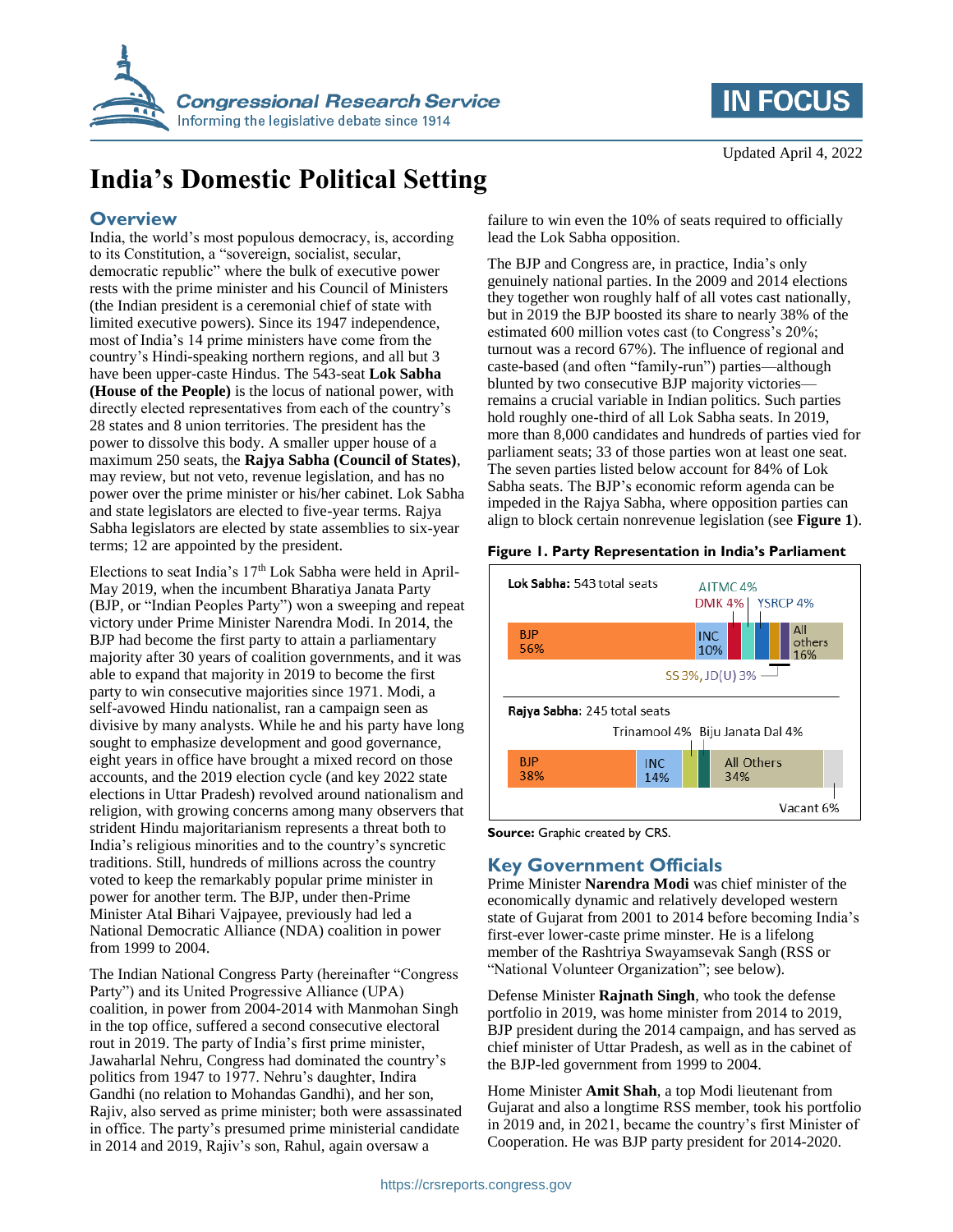Finance Minister **Nirmala Sitharaman**, India's first-ever female finance minister, is also Minister for Corporate Affairs. She is a Tamil Nadu native and was the BJP's national spokeswoman before serving as India's first female defense minister from 2017 to 2019.

External Affairs Minister **Subrahmanyam Jaishankar** was foreign secretary from 2015 to 2018 and has served as India's Ambassador to both the United States and China. He became India's first-ever career diplomat to hold the MEA portfolio after joining the BJP in 2019.

Commerce and Industry Minister **Piyush Goyal**, a former investment banker and BJP stalwart from Maharashtra, has also led the consumer affairs ministry since 2020, and added the textiles ministry portfolio in 2021.

National Security Advisor **Ajit Doval**, who took the post in 2014, is a former police officer and veteran intelligence officer from Kerala who served as Director of the Intelligence Bureau from 2004 to 2005 after a decade running its operations wing.

President **Ram Nath Kovind,** a former BJP Rajya Sabhan from Uttar Pradesh, became head of state in 2017.

#### **Leading Parties**

**Bharatiya Janata Party (BJP)** arose in 1980 as the political wing of the RSS, a militant Hindu nationalist and social service group itself founded in 1925 and progenitor of dozens of affiliated organizations (the "Sangh Parivar"). The BJP advocates Hindu nationalism ("Hindutva") and is right-leaning on social policy with a generally more probusiness outlook than others, although it is also home to "swadeshi" (self-sufficiency) sentiments. The party emerged as the only national-level competitor for the Indian National Congress after 1998. The NDA-leading BJP won 303 Lok Sabha seats with 38% of the popular vote in 2019.

**Indian National Congress** is generally regarded as a populist, center-left party, although a Congress-led government presided over significant economic liberalization in the early 1990s. Rajiv Gandhi's widow, Sonia, is UPA chairwoman and their son, Rahul, serves as party president; both offered to resign in the wake of historic electoral defeats in 2014 and 2019. The UPAleading Congress Party won 52 Lok Sabha seats with 20% of the 2019 vote.

**Dravida Munnetra Kazhagam (DMK)** is a **Tamil Nadu**based party led by former Chennai mayor M.K. Stalin. Social democratic with a mostly ethnic Tamil constituency, the UPA member won 23 Lok Sabha seats in 2019.

**All India Trinamool Congress (AITMC)**, a professedly secular party, wins its support in **West Bengal**, where party leader Mamata Banerjee is also chief minister. The AITMC, a UPA member from 2004 to 2012, won 22 Lok Sabha seats in 2019.

**YSR Congress (YSRCP)** was founded in 2011 by Jaganmohan Reddy, the son of a former **Andhra Pradesh** chief minister, after an acrimonious split with Congress. It now dominates the state assembly and won 22 Lok Sabha seats in 2019.

**Shiv Sena** is a vociferously Hindu nationalist, ethnic Marathi party based in **Maharashtra** that had long aligned itself with the BJP at the national level, but split away to join the national opposition in 2019. The now-UPA member won 18 Lok Sabha seats in 2019.

**Janata Dal (United) (JD(U))**, a secularist, social democratic party with its main votebank in **Bihar**, is led by state Chief Minister Nitish Kumar, who aligned the party with the BJP in 2017. The NDA member won 16 Lok Sabha seats in 2019.

**Others:** Two major regional parties, Uttar Pradesh's Samajwadi Party and Bahujan Samaj Party, were bitter rivals that struck a rare alliance to compete with the BJP in 2019. They garnered a combined 47% of the state's total votes, but won a disproportionately low 15 of the state's 80 Lok Sabha seats. Similarly, in Tamil Nadu, the regional All India Dravida Munnetra Kazhagam (AIADMK), an NDA member, received nearly 19% of the state's votes while winning one of the state's 38 Lok Sabha seats.

#### **Federal System and State Elections**

The Indian Constitution divides legislative powers into a Union List, a State List, and a Concurrent List. Although India's union government is granted more powers than in most other federal systems (including that of the United States), the State List provides state assemblies and their chief ministers with exclusive powers over 66 "items," including public order, law enforcement, health care, and power, communication, and transportation networks.

Nearly half of Indians live in only five states—Uttar Pradesh, Maharashtra, Bihar, West Bengal, and Madhya Pradesh. Three of these have BJP chief ministers and one (Bihar) has a BJP-allied chief minister. Uttar Pradesh, with more than 200 million citizens, was among five states holding elections in 2022. These were widely previewed as a referendum on the central government's performance to date, and they brought a second sweeping win for the BJP, which took two-thirds of Uttar Pradesh's assembly seats (with 41% of the vote) under Chief Minster Yogi Adityanath, a Hindutva firebrand. Of India's five most populous states, only West Bengal has a non-NDA chief minister; in 2021 state elections, Mamata Banerjee's Trinamool Congress survived a historic BJP surge to win reelection as the state assembly's majority party.

The ruling BJP is now in power in 12 Indian states, with NDA-allied chief ministers in another 4. After losing in Punjab in 2022, the Congress Party controls two state governments, with UPA allies leading three others. Six states, including West Bengal and Andhra Pradesh, are run by parties independent of either national coalition. Steadily broadening its state assembly presence in recent years which directly translates to increased presence in the Rajya Sabha—the BJP now accounts for more than one-third of the country's state legislators, as compared to under onefifth for the declining Congress.

**K. Alan Kronstadt**, Specialist in South Asian Affairs